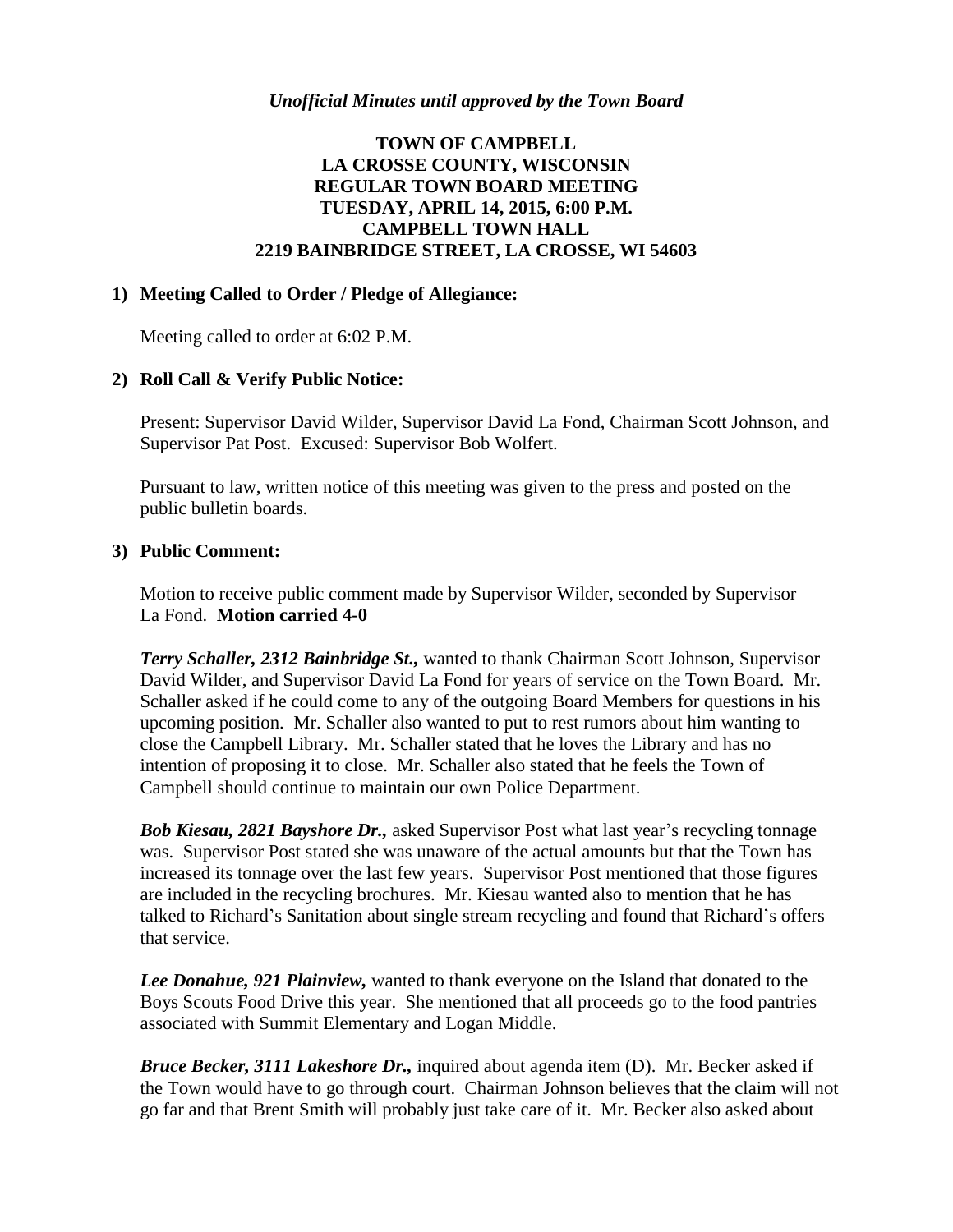the progress regarding the man hole at Shenanigans. Chairman Johnson stated that Supervisor Wolfert had taken over that issue. No further information was available.

*Bob Kiesau, 2821 Bayshore Dr.*, asked the Town Board regarding flyers that was distributed throughout the Town and the validity of the claims. Chairman Johnson only mentioned that the Town has not been notified from the Department of Justice on any of the matters explained in the flyer. Chairman Johnson stated that the Town's Attorney would tell him not to answer questions regarding most of the claims in the flyer due to the pending law suit against the Town.

Motion to close public comment made by Supervisor La Fond, seconded by Supervisor Post. **Motion carried 4-0**

- **4) Consent Agenda: (All items listed are considered routine and will be enacted with one motion. There will be no separate discussion of these items unless a Board member so requests, in which case the item will be removed from the Consent Agenda and be considered on the Regular Agenda).**
	- **A) Approval of Minutes:** Regular Town Board Meeting 03/10/2015

#### **B) Plan Commission Meeting Recommendations: 04/08/2015**

**1)** PETITION #3-2015 Benjamin Kapanke, 1611 La Crescent St., petition to change the boundaries of parcels #4-808-0 and #4-809-0. **(No action taken)**

#### **C) Payment of Bill:**

Motion to approve the Consent Agenda made by Supervisor Post, seconded by Supervisor Wilder. **Motion carried 4-0**

## **5) Business:**

**A)** Approval of a Temporary Class "B" Retailers License for the French Island Lions Club for April 25, 2015 at the Community Center

Motion to approve a Temporary Class "B" Retailers License for the French Island Lions Club for April 25, 2015 at the Community Center made by Supervisor Wilder, seconded by Supervisor La Fond. **Motion carried 4-0**

**B)** Kelly and Tim Lisick, 1635 Caroline St., request for a third dog.

Motion to approve Kelly and Tim Lisick's request for a third dog made by Supervisor Post, seconded by Supervisor La Fond. **Motion carried 4-0**